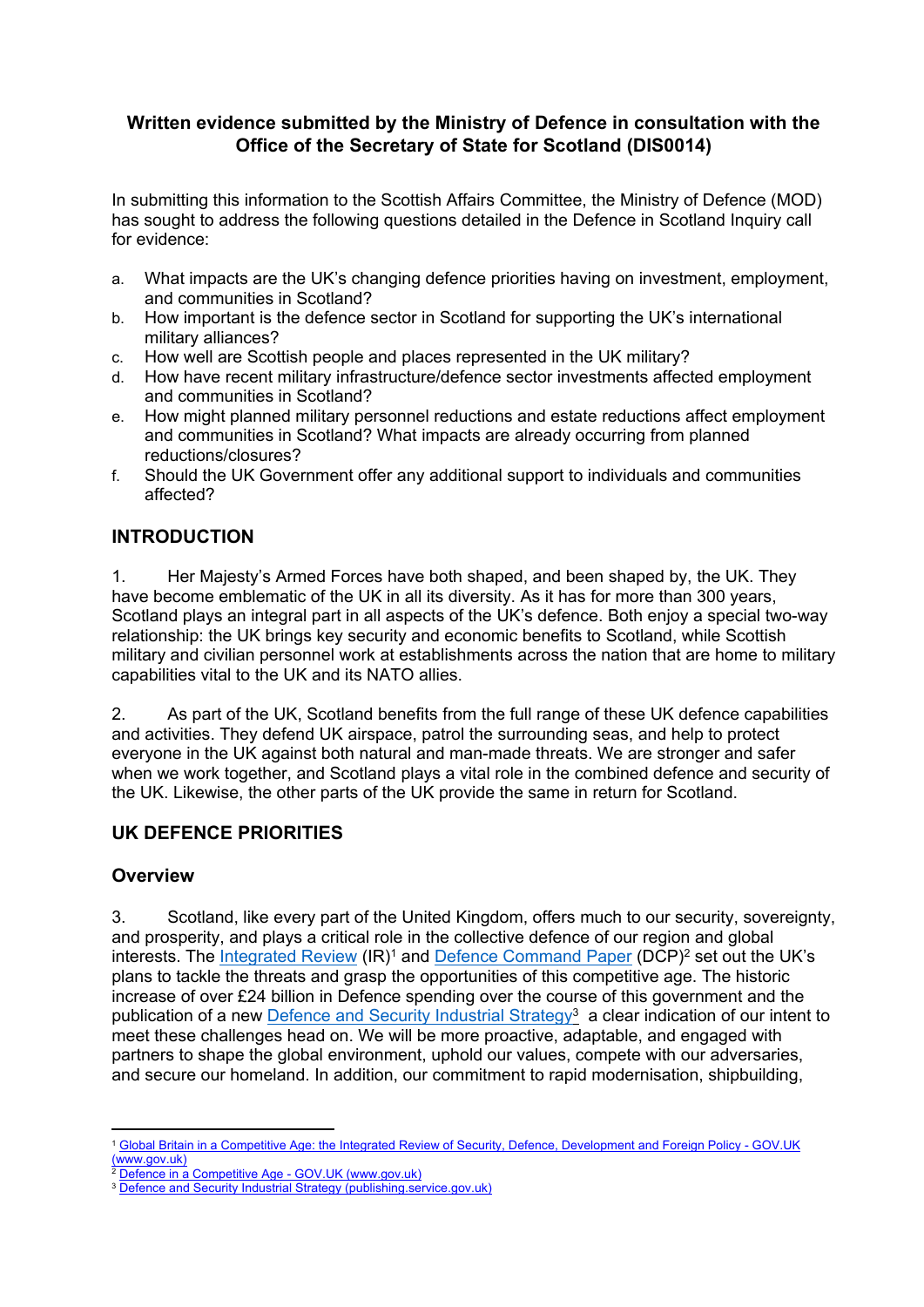and accelerated Research and Development (R&D) will drive strategic advantage, while also creating new foundations for prosperity across the whole UK.

4. The defence footprint in Scotland and jobs supported by our investment in Scotland will power this sea-change in the UK's global role and enduring support to collective security by: hosting our Vanguard submarines; building the new generation of warships and submarines; and, continuing to support the vital role of the Quick Reaction Alert Force at RAF Lossiemouth in securing our skies and NATO borders. Supported by unprecedented levels of investment, including at least £6.6 billion on R&D, businesses across the UK will power innovation, creating a modernised force, better integrated across all domains. The IR was clear that the UK's interests abroad depend on security and prosperity at home. Defence capabilities, investment, innovation, and people in Scotland and the whole of the Union will help to keep us safe and globally engaged in the years ahead. The Carrier Strike group deployment, supported by Scotland's pivotal contribution in her construction, embodies our commitment to defending our values and interests and championing international rules.

5. With a diverse population connected to all parts of the world, Scotland also benefits from the UK's extensive defence engagement overseas to project influence and help to safeguard and establish peace and security in countries affected by conflict or instability, maintain competitive advantage and tackle security threats before they reach the UK.

#### **International Alliances**

6. NATO is the cornerstone of UK and Euro-Atlantic defence. The UK is committed to Europe's security. In an uncertain world, we need Allies – and NATO is the most successful Alliance in history. Scotland's contribution to the deterrence and defence capability of the Alliance, and the UK's role as the leading European Ally, is considerable.

7. The UK remains strongly committed to maintaining its credible and independent nuclear deterrent, based at HM Naval Base (HMNB) Clyde, which exists to deter the most extreme threats to the UK and our NATO allies. The UK derives its global leadership role from, in part, its nuclear deterrent, and we are the only Ally to assign all nuclear forces to NATO's defence. We have previously identified risks to the UK from major nuclear armed states, emerging nuclear states, and state-sponsored nuclear terrorism. Those risks have not gone away. There are no plans to move the nuclear deterrent from HMNB Clyde, which contributes to Scotland's and the wider UK's security and economy.

8. Scotland's proximity to the waters and skies above the North Atlantic is of crucial importance to its, the UK's, and NATO's security. The location of HMNB Clyde and RAF Lossiemouth means they play a prominent role in the MOD's strategic basing. Twice a year, UK Defence hosts Exercise JOINT WARRIOR, which tests the readiness, interoperability and capability of NATO's Very High Readiness forces alongside the UK-led Joint Expeditionary Force (JEF) Partner Nations which include five Arctic states, and has the High North as a region of focus. These exercises regularly involve twenty or more NATO ships and units. Allied ships pre-position for maintenance, and/or remain in Scottish water on completion for regular port visits.

9. The IR outlined significant investment in our efforts to ensure the security of the High North, including the development of a new multi-role ocean surveillance vessel. This will build on recent investments such as our new P-8A Maritime Patrol Aircraft in Lossiemouth, as well as operational and training activity with recent RN deployments in the region, and our longstanding Royal Marine cold weather warfare training with Norway and the US.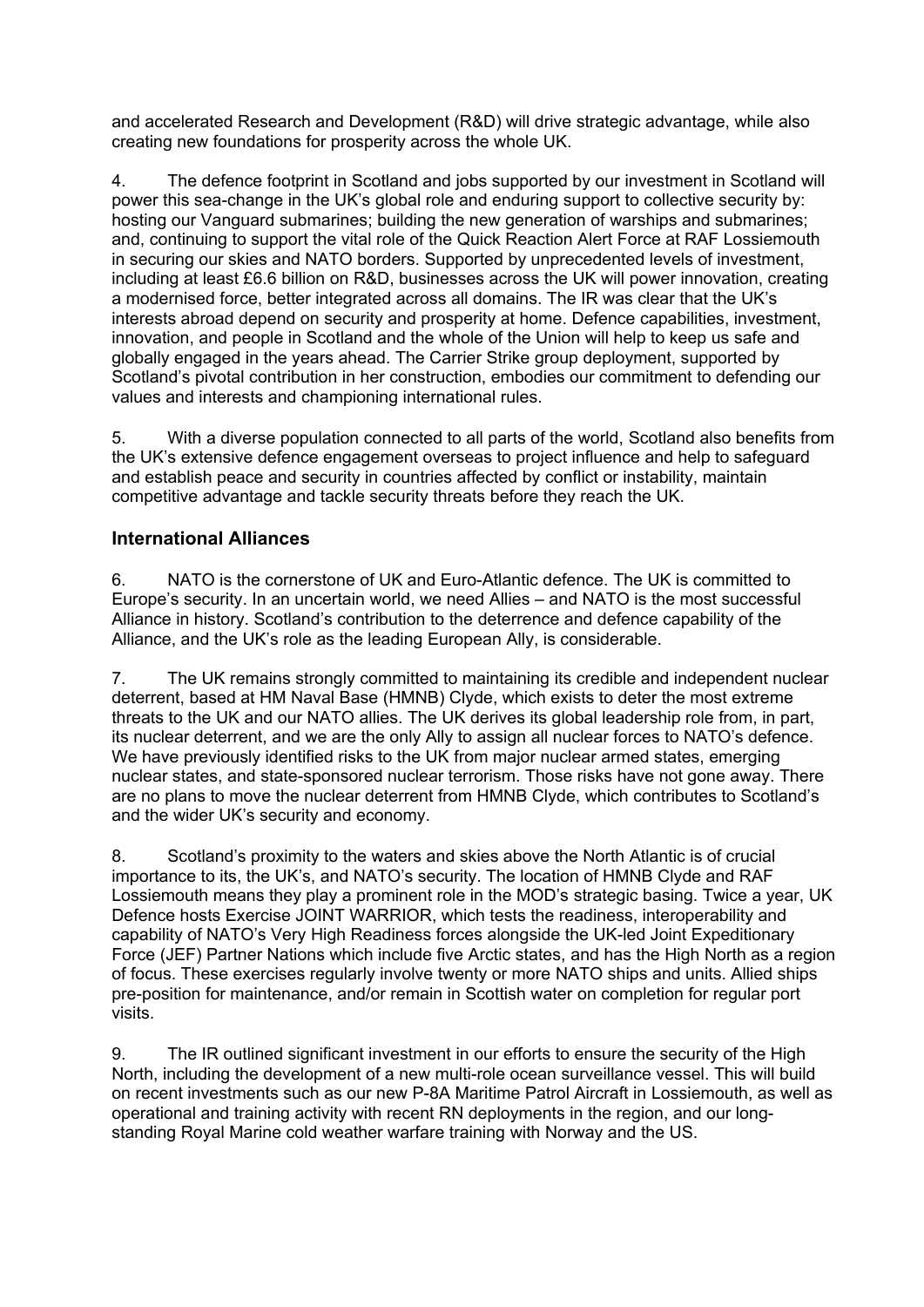10. More generally, as part of an island state largely dependent on maritime trade, having an effectively equipped Royal Navy able to maintain the UK's Sea Lines of Communication through congested global choke points is critical to UK security and prosperity. The High North is also important to the UK's environment, prosperity, energy supply, and security. Melting sea ice is increasing global interest in the region; the potential for new sea routes and access to rare minerals is expected to increase in the decades to come. This brings potential security challenges in the Arctic, North Atlantic, and broader High North, with states increasingly militarising the region and operating in the waters and skies around the UK. As the leading European NATO Ally, the UK is prepared to effectively defend our Arctic Allies if the need arises, and to contest malign and destabilising behaviours and activity in the region. The UK plays a particular role in protecting our underwater critical national infrastructure and ensuring freedom to operate in the North Atlantic, especially in the Greenland-Iceland-UK Gap. Scotland is clearly well located to support such endeavours.

11. However, while there are many important defence assets located in Scotland, these do not operate in isolation; in order to fulfil their roles effectively they depend on close integration with other elements, including services and infrastructure spread across the rest of the UK. Each base or establishment fits together as part of a jigsaw, performing a specific, inter-locking function. A good example is the RAF's management of security for the entirety of the UK's airspace from the Control and Reporting Centre at RAF Boulmer in Northumberland which forms part of the Air Surveillance and Control System. As part of a UK-wide response, the Control and Reporting Centre integrates information from long-range military and civilian air traffic control radars across the UK (including sites in Scotland, e.g. the Remote Radar Head at Saxa Vord in the Shetland Isles), with intelligence and tactical data from airborne or naval surveillance assets from NATO or UK sources to provide comprehensive situational awareness. This is used to determine when high-readiness Quick Reaction Alert Typhoon fighters are launched in response to an incident from RAF Lossiemouth in Moray or RAF Coningsby in Lincolnshire. This integrated system provides coverage across the whole of the UK, enabling a timely response against fast-moving potential threats from any direction. In such circumstances time is of the essence and the absence of any requirement for cross-border co-operation within the UK increases the odds of successful interception. The existing, seamless UK-wide command and control operation provides the highest standards of protection for all UK citizens.

## **DEFENCE FOOTPRINT IN SCOTLAND**

#### **Personnel**

12. As of Apr 2021, there were 19,470 Defence people based in Scotland. This is comprised of 10,120 Regular Armed Forces personnel<sup>4</sup> (Royal Navy, British Army and Royal Air Force), 5,350 Reserve personnel<sup>5</sup> and 4,000 civilian personnel<sup>6</sup> (Civil Servants). By comparison, there are 5,160 Defence people in Wales and 4,750 in Northern Ireland. A breakdown of defence personnel numbers in Scotland is provided in **Annex A** and a breakdown of Defence people based in Scotland by local authority is available on [Gov.uk](https://www.gov.uk/government/statistics/location-of-uk-regular-service-and-civilian-personnel-annual-statistics-2021)<sup>7</sup>.

<sup>4</sup> UK Regulars comprise Full time Service personnel, including Nursing Services, but excluding Full Time Reserve Service (FTRS) personnel, Gurkhas, mobilised Reservists, Military Provost Guard Service (MPGS), Locally Engaged Personnel (LEP), Non Regular Permanent Staff (NRPS), High Readiness Reserve (HRR) and Expeditionary Forces Institute (EFI) personnel. Includes trained and untrained personnel.

<sup>5</sup> Future Reserves 2020 includes volunteer reserves who are mobilised, High Readiness Reserve and volunteer reserve personnel serving on Additional Duties Commitment (ADC) or FTRS contracts. Sponsored Reserves who provide a more cost-effective solution than volunteer reserves are also included in the Army Reserve FR20. Non-Regular Permanent Staff (NRPS), Expeditionary Forces Institute (EFI) and University Officer Cadets and Regular Reservists are excluded. Unless otherwise specified includes both Trained and Untrained Personnel.

<sup>&</sup>lt;sup>6</sup> Civilian figures are reported as Full Time Equivalent (FTE).

<sup>7</sup> <https://www.gov.uk/government/statistics/location-of-uk-regular-service-and-civilian-personnel-annual-statistics-2021>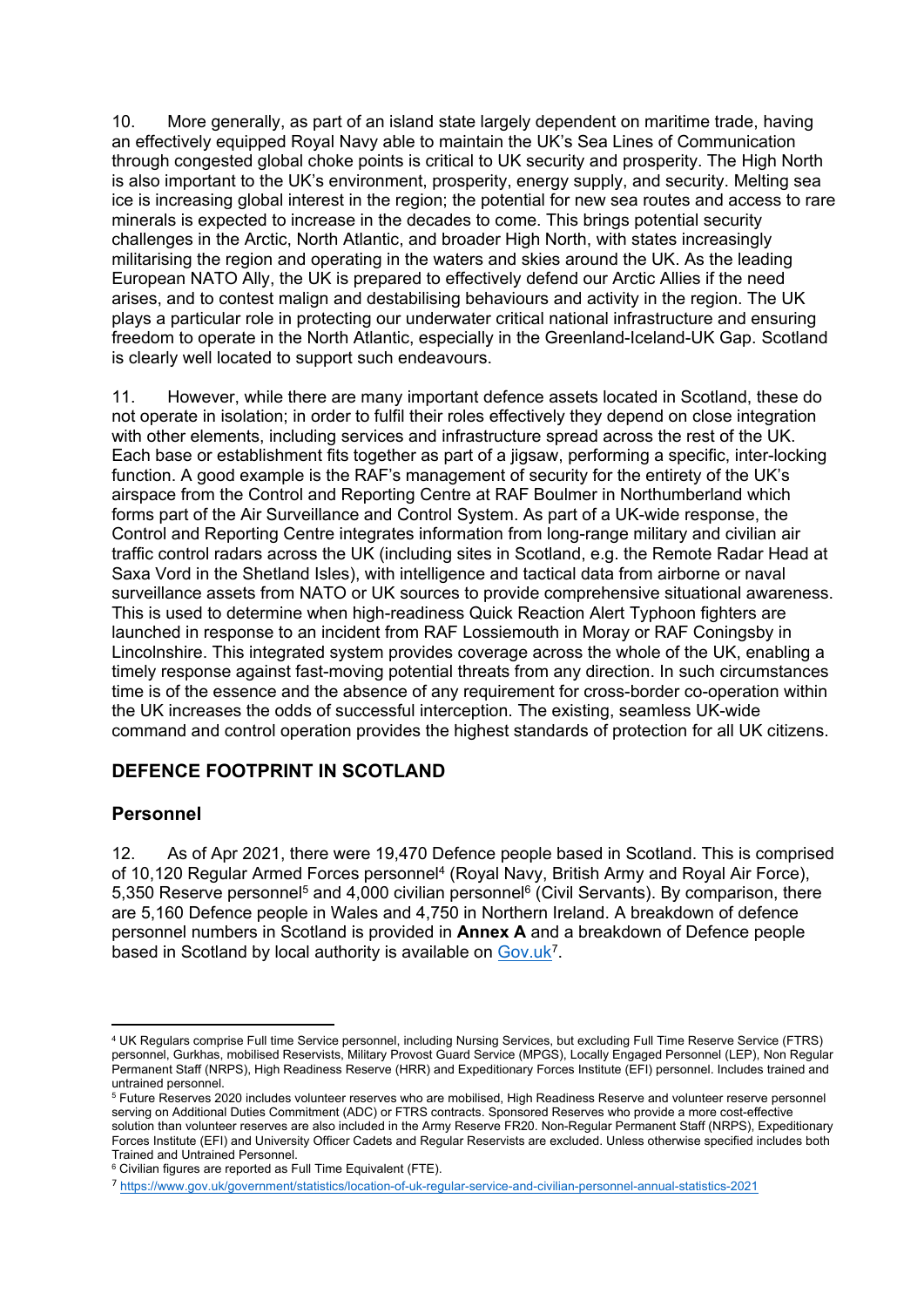13. The IR and DCP make clear that we must focus on Defence capability rather than troop numbers in response to changing threats and priorities and maintaining technological advantage is a defining feature of our national strategy and prosperity. However, Armed Forces numbers in Scotland will remain overall consistent in Scotland at over 13,000. As platforms and equipment increase in sophistication, we will require a different type of suitably qualified military, civilian, and industrial workforce to operate and service them, which presents opportunities for new skills, investment, and training. Considerable investment in Defence tech is planned and/or already underway in Scotland, which makes a significant contribution to maintaining the UK's ability to respond and outpace the deepening threats and challenges we face.

14. A publication commissioned by the Secretary of State for Defence in the style of the 2018 ["Dunne](https://www.gov.uk/government/publications/growing-the-contribution-of-defence-to-uk-prosperity-a-report-for-the-secretary-of-state-for-defence-by-philip-dunne-mp) [Report"](https://www.gov.uk/government/publications/growing-the-contribution-of-defence-to-uk-prosperity-a-report-for-the-secretary-of-state-for-defence-by-philip-dunne-mp)<sup>8</sup> will provide an updated geographical footprint for defence in Scotland. The publication will include regional maps with infographics that draw out local-level data and industry case studies. The focus is to showcase how defence positively contributes to each of the regions, focussing on employment and the wider economic contribution. It is due for publication in early December 2021 and will be publicly available online.

15. **British Army**. Since the announcement and launch of the DCP in March this year, the Army is currently getting on with implementing the outcomes of the IR, including designing a new force structure and laydown. Plans for this structural reform are not yet finalised but details are due to be published later in the year. While 'Future Soldier'<sup>9</sup> will bring a workforce reduction of c.10,000 personnel across the Army by 2025, the UK Government is firmly committed to the future of Defence in Scotland and its continued vital role in maintaining UK security both in peace and in times of crisis.

16. As of April 2021, there were 3,790 Regular Army personnel serving in Scotland, made up of six major units (three regular infantry battalions, a Light Cavalry Regiment, an Engineer Regiment and a Close Support Battalion). There were also 4,490 Reserve Army personnel in Scotland, made up of fourteen major Reserve units - of these, one unit provides all basic training for reserve soldiers in Scotland (Army Training Unit), three are University Officer Training Corps (UOTC), and ten are paired with a regular unit to enable them to train and deploy alongside them to support operations at home and abroad. The Army Personnel Centre is based in Glasgow and there is a Personnel Recovery Centre in Edinburgh, looking after the recovery of seriously wounded, injured and sick Army personnel.

17. More specifically, as of April 2021, there were 3,416 personnel serving within the Army's Scottish regiments; with almost 2,000 of these being based outside of Scotland. There are also many other Scottish people serving as part of the wider Army throughout the world.

18. **Royal Navy**. There are 4,270 Regular RN personnel in Scotland and 5,760 Reserves (including the Future Reserves 2020<sup>10</sup>). The MOD has declared to the Westminster and Holyrood Parliaments that RN numbers (civilian and military) at HMNB Clyde will grow to 8,200 over the next decade. HMNB Clyde already has a total population of nearly 7,000 directly employed personnel (civilian and military). This makes the HMNB Clyde the second largest single site employer in Scotland<sup>11</sup>.

<sup>&</sup>lt;sup>8</sup> 'Growing the contribution of defence to UK prosperity: https://www.gov.uk/government/publications/growing-the-contribution-ofdefence-to-uk-prosperity-a-report-for-the-secretary-of-state-for-defence-by-philip-dunne-mp

<sup>9</sup> 'Future Soldier: Transforming the British Army', dated 22 Mar 21, is the Army specific implementation plan to deliver the required transformation of the Army under the IR.

<sup>&</sup>lt;sup>10</sup> The Future Reserves 2020 (FR20) white paper set out an independent review of the UK reserve forces to ensure that the UK reserve forces are correctly structured and supported to meet future challenges from 2020 and beyond.

<sup>&</sup>lt;sup>11</sup> The largest is the Queen Elizabeth NHS hospital in Glasgow.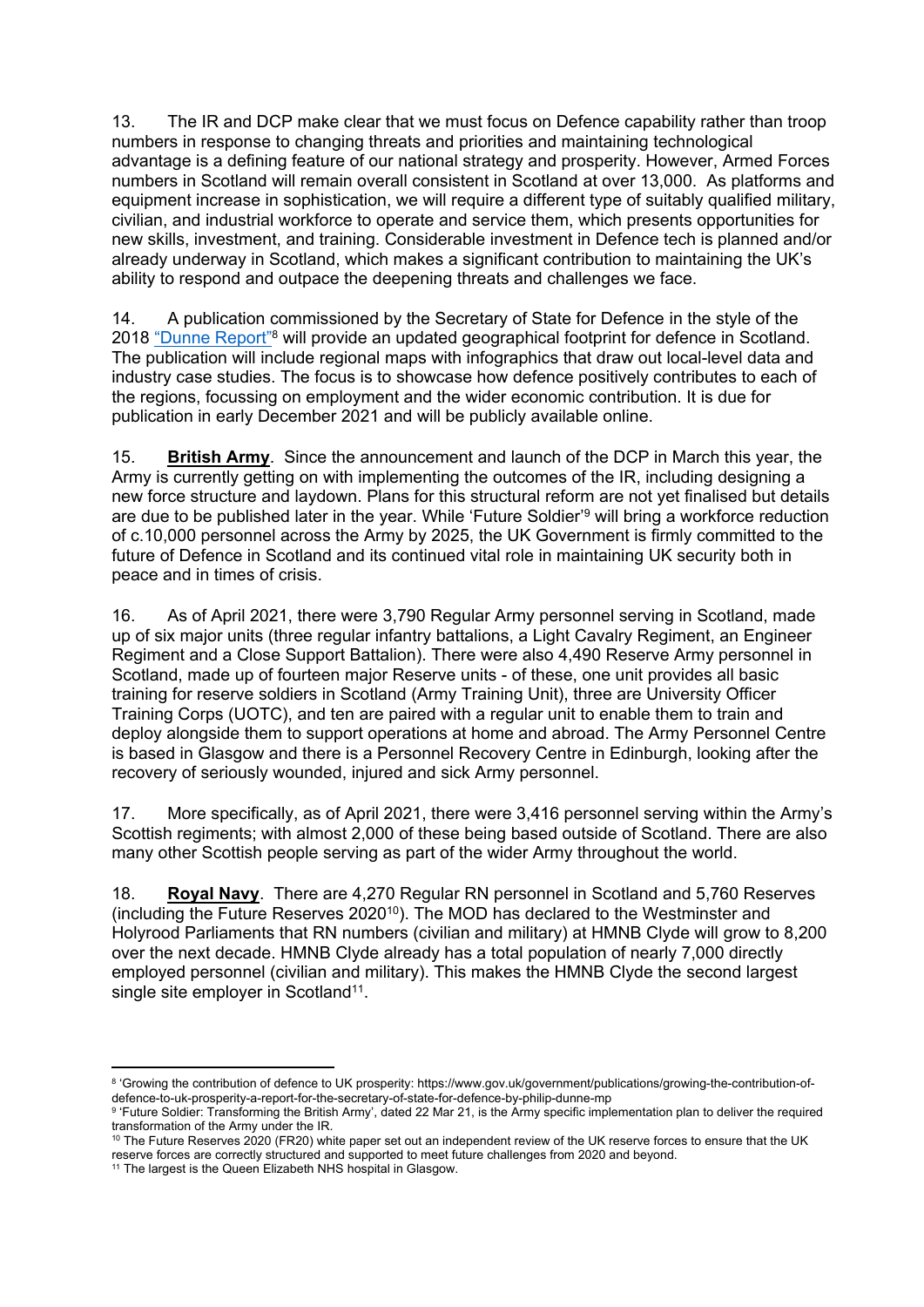19. The uniformed personnel at HMNB Clyde (4,800) will alone represent nearly 40% of the total 12,500 regular forces in Scotland; the total percentage will be greater when all RN uniformed personnel are considered.

20. **Royal Air Force**. The RAF is committed to a significant and enduring presence in Scotland. RAF personnel numbers in Scotland will continue to grow as the Poseidon P8-A Maritime Patrol Aircraft force reaches full operating capability in 2024 and in anticipation of the further introduction of the E-7 Wedgetail aircraft. It is currently expected that there will be a requirement for approximately 300 additional posts<sup>12</sup> at RAF Lossiemouth to support this growth, coming from a combination of staffing uplifts and reallocation.

21. As of April 2021, there were 2,060 Regular RAF personnel serving in Scotland (strength), primarily located at RAF Lossiemouth, the home of five front-line squadrons undertaking operations both at home and overseas: 1(Fighter) Sqn, II(Army Cooperation) Sqn, 6 Sqn, IX(Bomber) Sqn and CXX Sqn. There were also c.400 RAF Reserve posts in Scotland, with two of the Reserve squadrons based in the Central Belt of Scotland (602 (City of Glasgow) Sqn and 603 (City of Edinburgh) Sqn), one based alongside the Leuchars Diversionary Airfield, and one based at RAF Lossiemouth. The Reserve squadrons primarily work to augment and support their regular counterparts with Air/Space Operations, Force Protection and Medical Support specialists. There are also 107 RAF Air Cadets squadrons/units across Scotland, offering over 2,050 young people with an interest in aviation the opportunity to gain practical experience and undertake activities that will develop their skills to enable/support them to succeed in the future.

22. **Reserve Forces Cadets Association (RFCA**). As at April 2021, there were 8,300 Cadets and 2,100 Adult Volunteers based in Scotland. These figures comprise the Community Cadets (Sea Cadet Corps, Volunteer Cadet Corps, Army Cadet Force and Air Training Corps) and the school-based Combined Cadet Force (whose contingents contain one or more sections from the Royal Navy, Royal Marines, Army or Royal Air Force). Whilst the Cadets are not counted as part of UK Armed Forces troop numbers, their presence nevertheless makes a valuable societal contribution in their locality and maintains Defence in the public eye, particularly amongst our young people. As part of the organisation wide regeneration strategy, RFCA are focussing on getting all units back up to strength, both by recruiting cadets and volunteers so they anticipate seeing these numbers grow.

## **Estate**

23. As of August 2021, the MOD has 113 establishments in Scotland (not including Service Family Accommodation) of which HMNB Clyde at Faslane, and RAF Lossiemouth in Moray, are the two most widely known. A map guide is at **Annex B**.

24. **HMNB Clyde**. HMNB Clyde is increasing the number of people employed on-site as the base transitions to the Single Integrated Operating Base and home of the Submarine Service. It will welcome four new Dreadnought Class deterrent submarines, with the first entering service in the early 2030s. The MOD and its industry partners will continue to support and deliver ongoing investment in skills and infrastructure around the Continuous at Sea **Deterrent** 

25. Units currently based at HMNB Clyde include: Vanguard Class deterrent submarines; Astute Class and Trafalgar Class attack submarines; Mine Countermeasures Vessels; the Faslane patrol boat squadron; 43 Commando Fleet Protection Group Royal Marines; Fleet Operational Sea Training North; Northern Diving Group; Ministry of Defence Police; MOD

<sup>&</sup>lt;sup>12</sup> This figure refers to the number of anticipated postings as opposed to guaranteed personnel.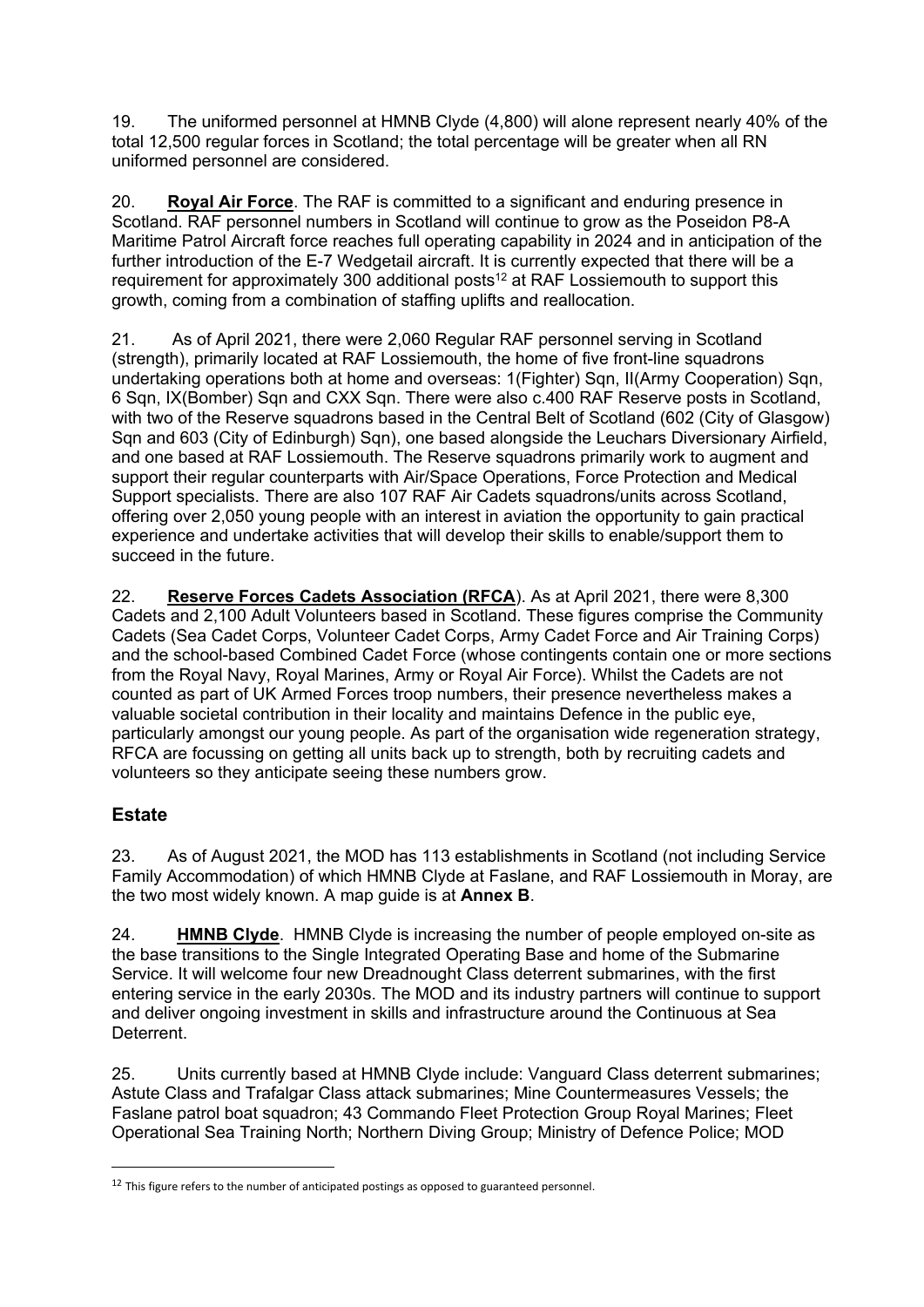Guard Service; NATO Submarine Rescue Service and the Submarine Escape, Rescue, Abandonment and Survivability (SMERAS) facility.

26. **RAF Lossiemouth**. RAF Lossiemouth, the RAF's Main Operating Base in Scotland, is a key UK Defence site and home to four front line Typhoon fast jet squadrons, maintaining Quick Reaction Alert (Interceptor) North. Its location in Moray, in the north of Scotland, gives it strategic oversight over the northern arc of UK airspace, protecting the country and NATO air space from attempted air terrorism and other incursions. The Station is home to some 2,500 Whole Force personnel (Regulars, Reservists, Civil Servants and Contractors), who work together to deliver successful operations at home and overseas, emphasising its global reach. It is also home to a RAF Regiment Force Protection Wing HQ, and the resident RAF Mountain Rescue Team has been a great asset in supporting emergencies in and around the surrounding region.

27. The Station was selected as home for the new UK fleet of Poseidon P-8A Maritime Patrol aircraft and their operational support and training facility. All nine airframes are due to be delivered to the RAF by the end of 2021 and will fully establish RAF Lossiemouth's role in providing constant vigilance to threats above and below the waves and protect the UK's nuclear deterrent. The Station continues to see growth and investment, with the announcement in December 2020 that the new E-7 Wedgetail aircraft<sup>13</sup> will join existing capabilities there, further solidifying Defence's presence in Scotland and emphasising RAF Lossiemouth's strategic location.

28. **[Estate](https://www.gov.uk/government/publications/better-defence-estate-strategy) Optimisation**. Following on from the ["Better](https://www.gov.uk/government/publications/better-defence-estate-strategy) [Defence](https://www.gov.uk/government/publications/better-defence-estate-strategy) Estate [Strategy"](https://www.gov.uk/government/publications/better-defence-estate-strategy)<sup>14</sup> of November 2016, the MOD is working with its internal estate-related stakeholders, its Armed Forces user community and other external organisations, on a longer-term approach to delivering a fit for purpose Defence Estate. Subject to any further adjustments arising from ongoing work on the IR, there is currently a planned investment by the MOD of over £300 million in more modern, sustainable, and capability-focused facilities at key sites in Scotland over the next decade as part of the Defence Estate Optimisation (DEO) Portfolio. DEO is an ambitious 25-year portfolio of interdependent programmes, construction activity, unit and personnel moves, and land release, including sites such as Edinburgh, Coulport and Leuchars. The portfolio and other related infrastructure initiatives will improve the lived experience on our firm base<sup>15</sup> and deliver an affordable, smaller, and sustainable Defence estate by 2040.

29. **Service Family Accommodation (SFA)**. The size of the SFA estate is constantly under review to ensure that it is run efficiently and provides value for money. As of August 2021, the MOD has access to 3,157 SFA units in Scotland of which 2,458 are currently occupied. The MOD's plans are likely to lead to a reduction in SFA units in Scotland in excess of 500 properties in the next 8-10 years. It is not possible to confirm the exact number and timing of these reductions, as they will be made in the light of prevailing factors, and in response to circumstances that may change in the next few years. For example, there are plans under the MOD's Void Reduction Programme and the MOD's DEO Portfolio to reduce the number of SFA units in Scotland to meet the anticipated future demand from Service personnel. These plans are being made in line with the changing size and shape of UK Armed Forces and in response to the evolving way in which Service Personnel choose to live, and new initiatives such as the Future Accommodation Model<sup>16</sup> that may offer alternatives to the traditional SFA

<sup>13</sup> The E-7 Wedgetail is an advanced Airborne Early Warning and Control (AEW&C) platform, designed to track multiple airborne and maritime targets simultaneously.

<sup>14</sup> https://www.gov.uk/government/publications/better-defence-estate-strategy

<sup>15</sup> For carrying out any protracted military offensive, the firm base is required - political, communal and administrative stability within the country deploying those personnel so they can focus on their operation rather than matters affecting home.

<sup>&</sup>lt;sup>16</sup> Following a three year pilot a new approach to Service accommodation, called the Future Accommodation Model (FAM) is now in operation. The way people live and work is changing and FAM reflects this. FAM gives more choice to more Service personnel over where, how and with whom they live. Under FAM personnel can still select Single Living Accommodation (SLA) or Service Family Accommodation (SFA), but they can also choose to live in private rental accommodation or buy their own home with support from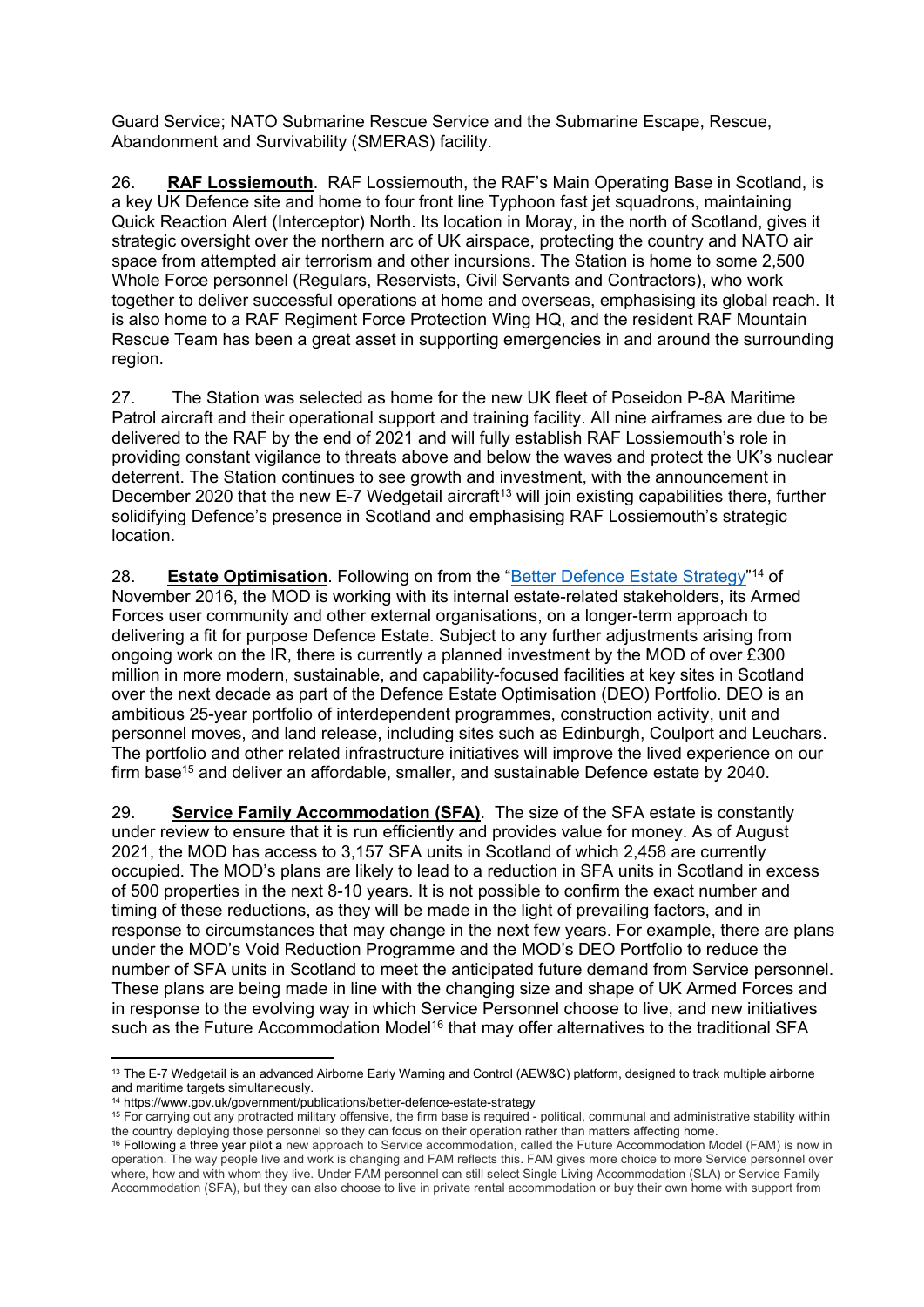units provision. However, there are no plans to demolish any houses in Scotland; all MOD houses in Scotland will remain as part of the local stock irrespective of ownership or tenure.

30. **Reserve Forces Cadets Association (RFCA)**. There are currently 212 cadet and 54 Reserve sites in Scotland; some locations are shared with other units. The IR, Reserve Forces Review 2030 and continued Cadet consolidation offer a generational opportunity to reset the RFCA Estate with bases fit for purpose, policy compliant and energy efficient. As such, a strategic-level review has identified the need to create the RFCA Estate Optimisation Programme. This Programme will allow the RFCA to sustain a national estate footprint for UK resilience, strategic presence, visibility, outreach, and engagement. The Programme will also drive structural change that will create a safe estate that is fit for purpose and delivers military capability while supporting our people. No decision on the final structure of the estate footprint has been made at this point and details will be published in due course.

## **IMPACTS - INVESTMENT, EMPLOYMENT, COMMUNITIES**

31. Changing defence priorities inevitably have an impact on investment, employment, and communities, including in Scotland, given that maintaining the security and prosperity of the UK as a whole is paramount. Such changes are positive as a net contributor, given that the Defence presence generates economic benefits for communities, through jobs, contracts, and requirements for supporting services. Military bases make significant contributions to local and regional economies, particularly in some of the more remote areas that may be heavily reliant on the public sector, in terms of income and employment and at a socio-economic level, for example on local health care provision, education and fostering services.

32. Scotland also benefits on a significant scale from the presence of a vibrant defence manufacturing sector. A constant and reliable throughput of contracts is essential for the longterm prospects of this industry in Scotland, which the UK is able to ensure through its historical, cultural, and economic ties on an international scale.

33. Defence related investment tends to be either capability or estate focussed. Both sectors inevitably result in strong levels of associated employment of highly skilled staff where the MOD or Defence-related industry draws from the Scotland workforce and then develops them, often involving considerable investment, through workplace schemes and training. Those individuals then progress their careers or move on to second careers or retirement bringing qualifications and technical and other skills with them that benefit the community. The longerterm nature of capability and estates investment also provides considerable and relatively secure job opportunities for the low to middle skilled sector in ancillary support services roles. In this way Defence contributes to Scotland and the UK's overall prosperity.

## **Capability-related Investment**

34. **Modernising Defence and Mainstreaming Science & Technology**. The UK has a world-leading defence and security industrial base with a broad footprint across Scotland and the wider Union. The IR and DCP set out how we are modernising Defence for a competitive age, including the focus on persistent engagement, and placing greater priority on identifying, funding, developing and deploying new technologies and capabilities faster than our potential adversaries. This will stimulate the national science and technology base across both industry and academia, as we invest at least £6.6 billion over the next four years in R&D in areas including space, cyber, quantum technologies, engineering biology, directed energy weapons and advanced high-speed weapons.

the MOD. FAM applies equally to Service personnel, whether single, married, in a civil partnership or long term established relationship. It also reflects each person's needs, rather than being based on rank.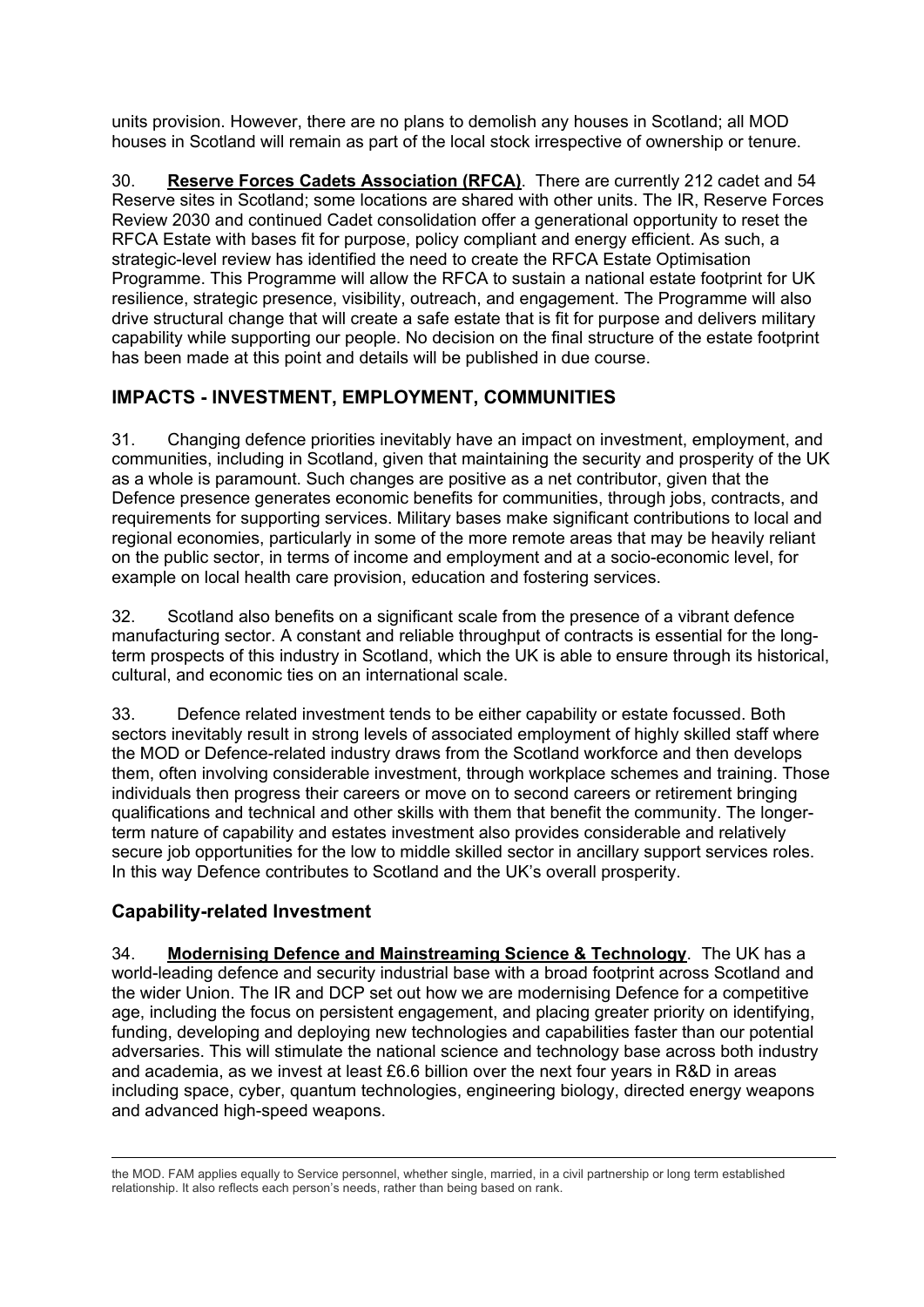35. **Industry**. The defence industry is a major contribution to Scotland's regional and national prosperity through highly skilled jobs and exports. In 2020 the defence sector in Scotland employed 10,000 people, with a turnover over approximately £1.9 billion, generating vital investment and indirect employment for Scotland. The added value of the industry is £0.8 billion a year.<sup>17</sup> Furthermore, the aerospace and space industries – integral parts of the overall defence industry – had turnovers of £1.1 billion and £2.9 billion respectively, with a combined value-add of £1.6 billion to Scotland. **Annex C** provides a visual representation of the defence industry across Scotland.

36. The Defence and Security Industrial Strategy (DSIS), which was published on 23 March 2021, built on the IR and DCP by setting out a more strategic approach to our core industrial base, replacing the previous policy of global competition by default with a more flexible approach to ensure that the UK continues to have competitive, innovative and world-class defence and security industries. These industries will underpin our national security, drive investment and prosperity with export opportunities, and contribute to the UK's strategic advantage through science and technology.

37. **Academia**. Scottish universities and companies operating in Scotland are well placed to take advantage of this new approach and increased investment. For instance, Scotland has significant industrial and academic pedigree in the space industry, including small satellite and component/sub-systems design, manufacture and testing, and the MOD continues to support the UK Space Agency Spaceflight programme which includes various grant-based activities in Scotland and across the UK.

38. **Shipbuilding**. The Secretary of State for Defence, in his role as Shipbuilding Tsar, is also acutely aware of the value of shipbuilding in Scotland, the industry there which currently benefits most from MOD expenditure. He is leading work across Government to deliver on his vision to support industry across the Union and enabling it to become more productive, innovative, and competitive. UK naval shipbuilding is currently centered around BAE System's Scotstoun and Govan shipyards and Babcock's Rosyth shipyard, which also have strong naval exports markets. These yards are producing the Type 26 and Type 31 frigates – two crucial naval procurements. A regular drumbeat of design and manufacturing work in UK yards is needed to maintain the industrial capabilities important for UK national security and to drive efficiencies which will reduce longer-term costs in the shipbuilding portfolio and help secure further export success. A stable pipeline of orders is clearly necessary to build and maintain a skilled workforce.

39. Three of the Type 26 ships – HMS GLASGOW, HMS CARDIFF and HMS BELFAST – are under construction on the Clyde. Manufacture of these new, highly capable ships is securing about 1,700 skilled shipbuilding jobs in Scotland and some 4,000 jobs throughout the supply chain across Britain until 2035. Export successes include the export of the Type 26 design to both Canada and Australia. BAE estimates that the 32-ship Type 26 endeavour will create or sustain 5,000 export-led jobs in the UK and will enable c.£6 billion of potential export contracts to flow to UK suppliers. All told, naval shipbuilding supported 7,000 jobs in Scotland in 2019-20.

40. On 23 September 2021, the Shipbuilding Tsar officially cut steel for HMS VENTURER, the first of the RN's Type 31 frigates, during a ceremony held at Rosyth dockyard. The event marks a significant milestone in the programme for the RN, Defence and shipbuilding in Scotland, with all five vessels to be built by Babcock on the Firth of Forth and an average production cost of £250 million per vessel. The Type-31 contract, awarded in November 2019 and to run until 2028, has led to a £71 million infrastructure investment for the dockyard and

<sup>17</sup> ADS, Scotland facts and figures 2021.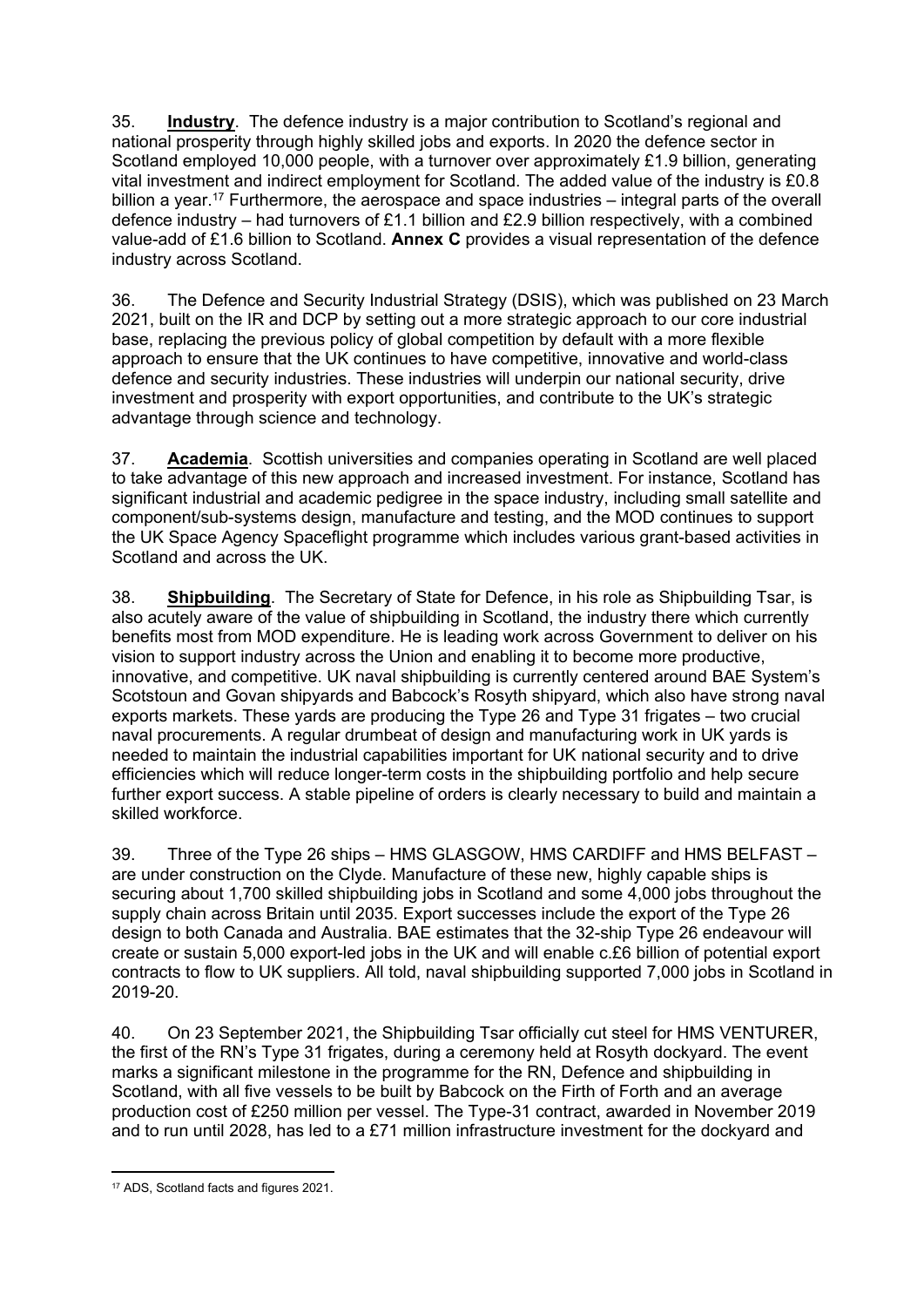sustains 130 apprenticeships and 20 graduate positions. In October 2021, the Minister of State (Baroness Goldie) had the opportunity to speak with some of Babcock's current apprentices to hear first-hand how their academic interests in STEM has led to a career in defence manufacturing. Since March 2020 to present, Babcock has supported approximately 300 apprentices, mostly from the local area of Dunfermline and West Fife.

41. Babcock has also signed a design license contract with PT Pal in Indonesia for two AH140 frigates at this year's DSEI and is one of the bidders down-selected to provide a design solution (and potential build) for the Polish Navy's Miecznik (Swordfish) frigate programme. It is programmes like these, which, under the umbrella UK Government's National Shipbuilding Strategy, provide economic stability to the defence manufacturing industry and the regional economies they are part of.

42. The National Shipbuilding Strategy Refresh will be published later this year. This Strategy will set out how the Government intends to set the conditions for success in the UK's shipbuilding industry, both domestically and for exports, and how Government will work with industry to create lasting transformation. Scottish yards will likely also benefit from the new investment in Type 32, Multi-Role Ocean Surveillance and Multi-Role Support Ships, and Royal Fleet Auxiliary Landing Ship conversion. The Refresh will set out how UKG will provide further support to industry on export and how it will engage with overseas partners to secure export success for the enterprise.

43. **Military Aid to the Civilian Authorities (MACA)**. During times of crisis, HM Armed Forces are also able to support civil authorities within Scotland via the MACA process. Defence has carried out over 30 MACA deployments in Scotland at the request of the Scotland Office over the past two years. These include support to mass COVID-19 vaccination efforts, fuel tanker driving, and frontline medical support in NHS Scotland. Fulfilling such requests comes at a cost to wider Defence tasks and should only occur as a last resource, however as the ultimate underwriter of UK resilience, Defence stands ready to respond to requests for assistance from civil authorities in Scotland and across the UK when no civilian solutions can be found.

## **Estate-related Investment**

44. **Costs of the Defence Estate**. The scale of the Defence estate is very significant, covering about 1.8% of the UK land mass. It results in considerable expenditure at various levels within the MOD, with the major maintenance and investment programmes funded at Defence level (e.g. Major Programmes and Projects including the DEO Portfolio; Future Defence Infrastructure Services), and the individual single Services are also able to inject funding from their own delegated budgets for specific additional improvements (e.g. Capital Infrastructure Delivery Programme).

45. **Major Programmes and Projects**. DIO Major Programmes and Projects (MPP) is delivering a diverse portfolio of work within Scotland, ranging from smaller standalone projects through to larger programmes of work. There are currently 40 active projects in Scotland at various stages of the project lifecycle from concept, through to design and onto construction. The MOD currently has five external Technical Support Providers working with us through the various stages as well as five construction Contractors, working both on and off site. Key projects in Scotland include:

- Clyde Infrastructure Programme; £1.6 billion
- Lossiemouth Development Programme; £470 million
- Glenmallen (North Ammunition Jetty); c.£90 million
- DEO Leuchars; £252 million
- DEO Edinburgh (Dreghorn); £60 million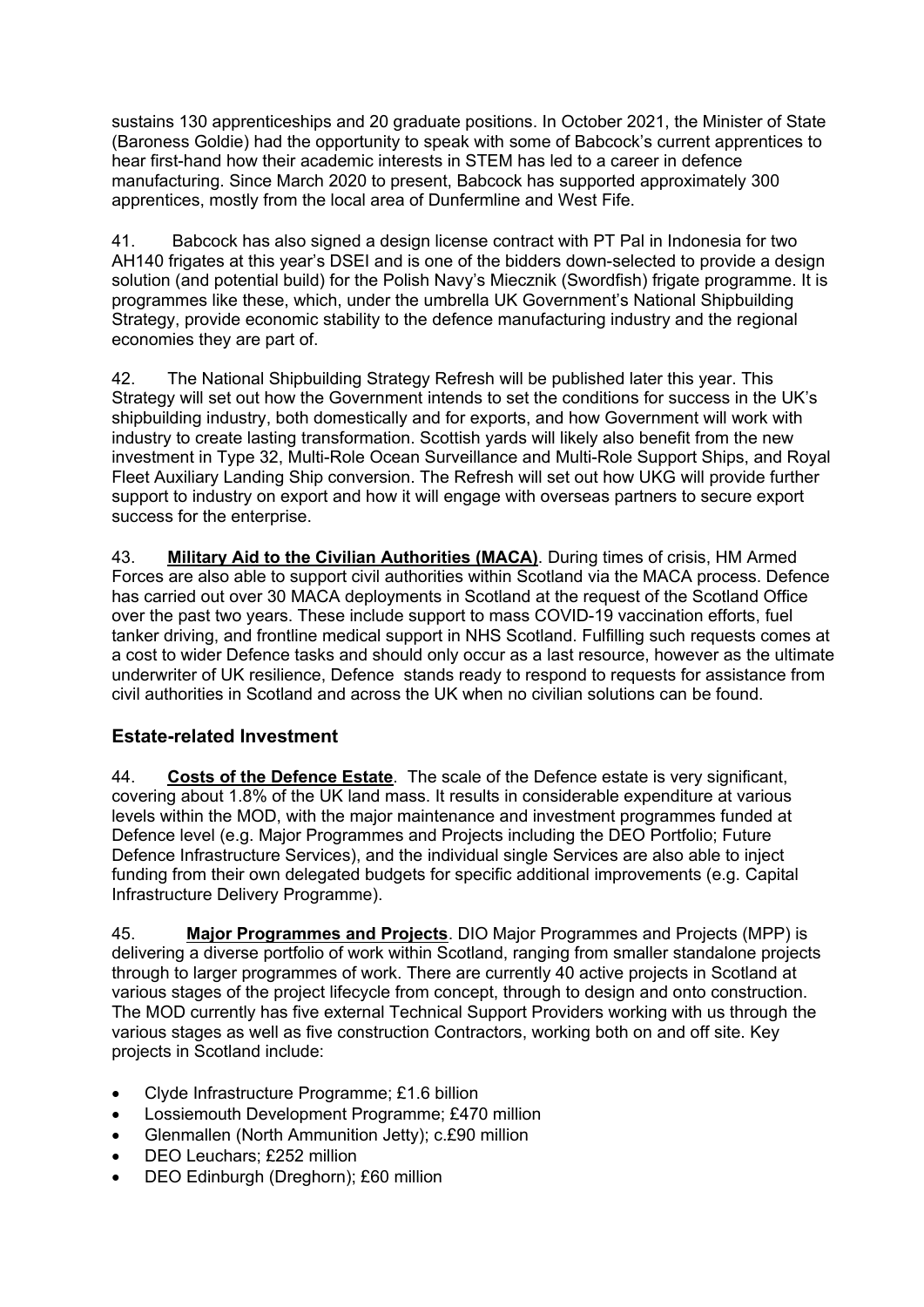46. The number of contractor staff on site varies according to the design and delivery strategy of each individual project and the current stage of each project and programme and is driven by complexity and preferred methods of construction. For example, numbers would be expected to peak at various points during construction, managed by each individual contractor. The number of onsite contractor staff on a project in construction could potentially range from 25 for smaller projects up to over 200 for larger projects. Programmes of such considerable extent as the overall investment in HMNB Clyde will see notable impacts on employment in the region. There are also very large numbers of personnel in Angus, City of Edinburgh, Fife, Glasgow City, Highland, Midlothian and Moray.

47. **Future Defence Infrastructure Services**. The FDIS programme is a step change in the way DIO delivers for its customers and will build a broader and more diverse supply base, bringing together small and medium enterprises (SMEs) and larger suppliers to better meet the needs of the Armed Forces. Contracts for maintenance of the built estate and accommodation were awarded following a rigorous procurement process, based on fair and open competition.

48. Mitie has been announced as the winner of the contract for the Built Estate that will deliver hard facilities management at Defence locations across Scotland and Northern Ireland. The contract is worth a total of £160 million, with £110 million of that providing services to Scotland. The contract will support around 95 sites and is expected to sustain around 340 jobs across Scotland and NI, alongside ensuring that SMEs are supported through the supply chain. In addition to providing core maintenance, the contract will support the delivery of up to £486 million of additional works. The initial contract is for seven years with the option to extend up to a further three years, depending on performance.

49. Amey Community Ltd won two of the regional contracts for SFA maintenance, including the Northern Region which comprises Scotland, Northern Ireland and North Wales. The total contract for the region is worth £84 million, including £11 million for Northern Ireland and £36 million for Scotland. It is expected that the contract will create or sustain 190 jobs in the region. In addition to the core services, the Regional Accommodation Maintenance Services contracts will deliver improvement projects and refurbishment work to Service family homes, with an estimated value of £136 million in the region. Each regional contract is for seven year's duration with an option to extend for up to three years, depending on contractor performance.

50. **Army Infrastructure**. With significant investment programmes at the major RN and RAF sites in Scotland on the Clyde and at Lossiemouth, as well as the DEO Portfolio, the Army as a service occupies a more widely dispersed estate across Scotland which further falls beyond even these larger projects. In addition to investment under DEO and other planned infrastructure upgrades, c.£10 million will be invested during FY21/22 across Scottish sites through the Capital Infrastructure Delivery Plan/Programme, which is designed to provide continuous general improvement to the estate. Over the next four years Scotland will also see a further £60 million invested through estate infrastructure funding. This will provide an extensive range of improvements for our service personnel with new living accommodation and training facilities, improved Army Reserve Centres, new cadet huts, and our Service children with new teaching facilities at Queen Victoria School<sup>18</sup>.

51. **Net Zero**. A significant part of the drive towards Net Zero will be modernising and rationalising the estate through major basing programmes. An example of Defence investment includes the installation of solar farms at a number of sites across Scotland under Project PROMETHEUS. The solar farms showcase MOD's renewable energy generation, reducing Defence estate running costs and contributing to the Government's Net Zero carbon emissions target by 2050.

<sup>&</sup>lt;sup>18</sup> Queen Victoria School is a non-selective, co-educational, boarding school predominantly for children of Scottish Servicemen/women aged 10/11-18.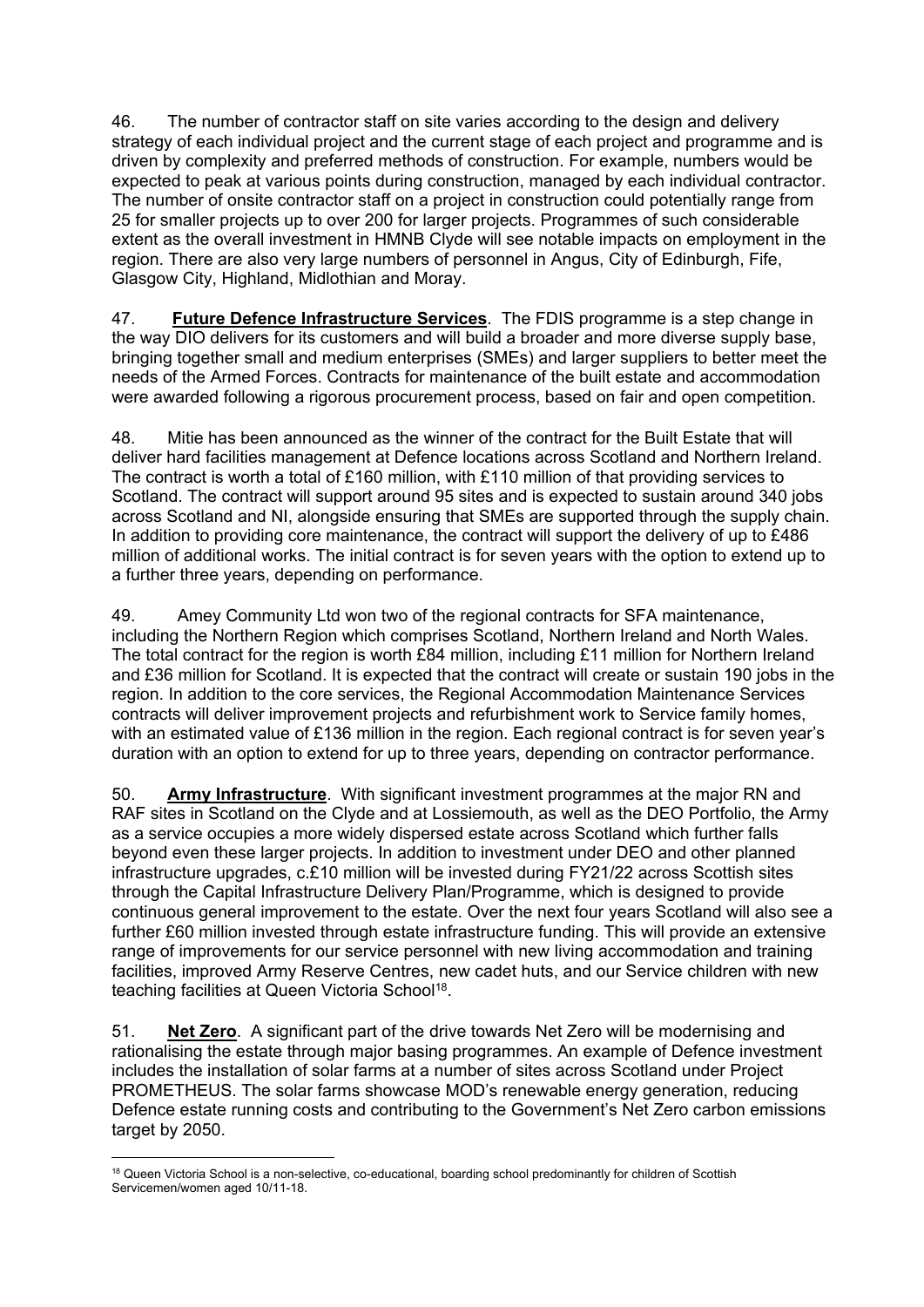52. **Regeneration**. Releasing under-used sites for which there is no longer an enduring military requirement enables greater investment in retained Defence sites that are better supporting military capability. Site closures are often considered to impact poorly on the local community or region that is affected. These concerns are understandable, but they also provide opportunities for redevelopment of brown field sites for housing and commercial purposes offering regeneration, business growth, job creation, green energy production and the preservation of historic buildings and other heritage assets.

53. Engagement with Scottish local authorities on disposal sites is generally undertaken, as elsewhere in the UK, through meetings between respective officials especially in relation to planning and development proposals, including to determine the impact of any MOD decisions on local communities. The MOD does not normally conduct any clean-up of sites except where there are defence specific contaminants which the Department is best placed to deal with. The DEO Portfolio comprises very long-terms plans and allows for a long process of MOD engagement with the Scottish Government, Scotland Office, Trades Unions, Local Authorities, and other stakeholders on the detailed planning. More generally, the MOD will ordinarily submit formal representations as part of Local Development Plan consultations, in accordance with Local Authority timescales. The MOD does not engage with Scottish Government directly, but the latter is consulted on some sites and representatives from their Defence Policy Unit may attend certain meetings where they have expressed an interest. The MOD also engage through respective Devolution teams and through the Scotland Office directly as required.

#### **CONCLUSION**

54. Scotland's defence contribution is critical to the Prime Minister's vision for a stronger, more secure, prosperous and resilient Union, better equipped for a more competitive age. There can be no doubt that Defence and security is one of the binding elements of our successful Union, providing national security, whilst our world-class Defence Industry builds everything from submarines to typhoons right across the country. From frigates in Scotland, to satellites in Belfast, armoured vehicles in Wales and aircraft in the north of England.

55. Much like the Union itself, the UK's defence industry is a well evolved ecosystem providing huge social value across the UK whilst developing world-class capabilities critical for our national defence, as well as economic prosperity. No corner of the UK should take for granted these industries, the skills they develop or the contribution they make to UK resilience, operational capability, and prosperity. As set out by this evidence, these benefits reach the very fingertips of Scotland.

56. The Prime Minister's record investment in Defence provides for a net increase in defence spending for Scotland which at a time of increasing and destabilising change in the world, is perhaps more important to global stability than ever before.

57. This record investment, coupled with the MOD's bold vision for the recalibration of the UK's security and defence agenda in the new modern age, brings great opportunities for Scotland. As the IR is implemented, the military footprint in Scotland will be better consolidated, but more agile and better equipped to deal with the challenges we face in the present and the future. Scotland should be proud of the role it will play in this ambitious programme of Defence modernisation.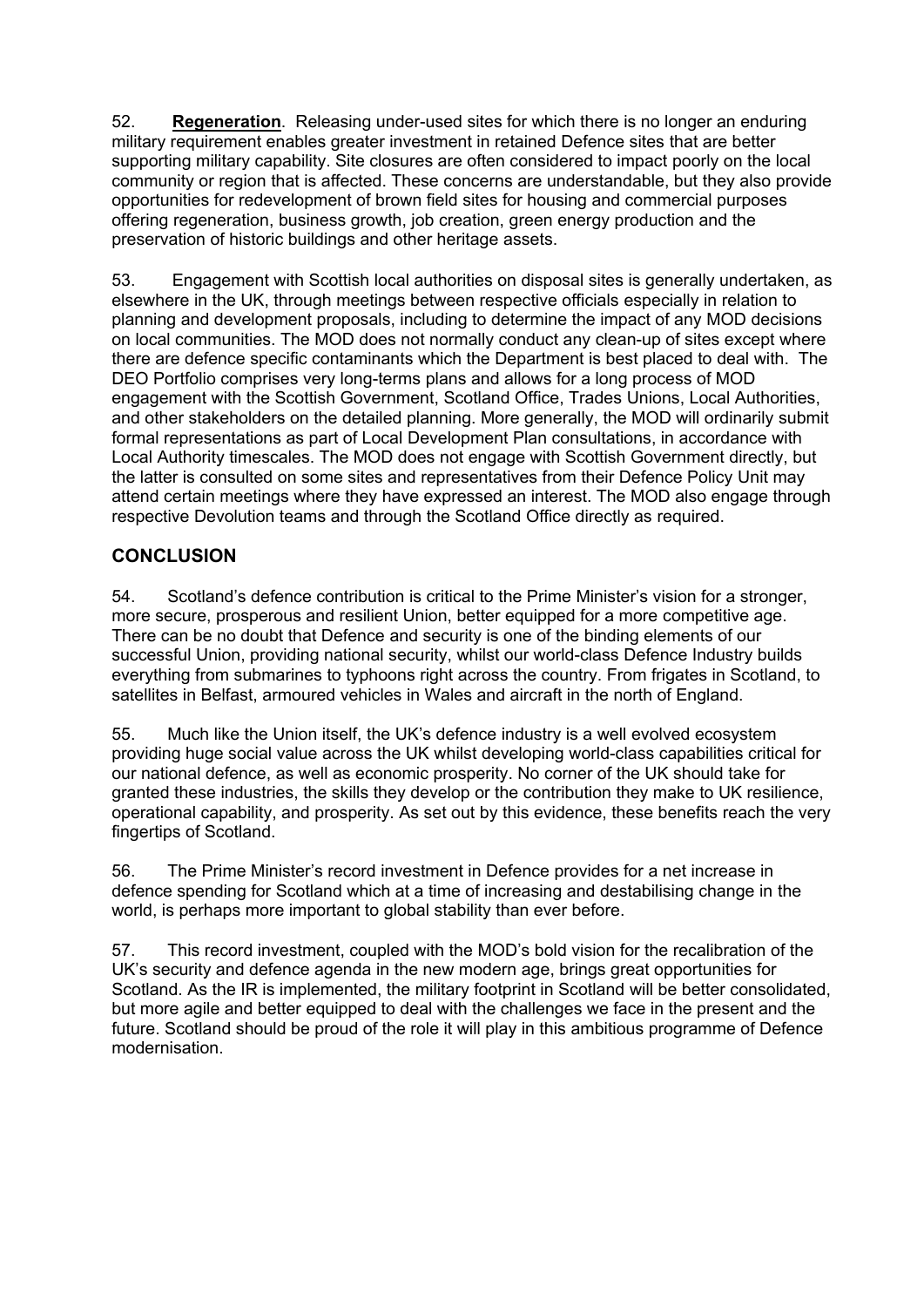# **Defence Community in Scotland**

| Service/Family                             | <b>Area</b>                   | <b>Total</b> |
|--------------------------------------------|-------------------------------|--------------|
| <b>British Army</b>                        | Regulars                      | 3790         |
|                                            | Reserves                      | 4490         |
|                                            | <b>Total</b>                  | 8280         |
| <b>Royal Navy/Royal Marines</b>            | Regulars                      | 4270         |
|                                            | Reserves                      | 410          |
|                                            | <b>Total</b>                  | 4680         |
| <b>Royal Air Force</b>                     | Regulars                      | 2300         |
|                                            | Reserves                      | 400          |
|                                            | <b>Total</b>                  | 2700         |
| <b>Cadets</b>                              | <b>All Services</b>           | 8300         |
|                                            | <b>Adult Cadet Volunteers</b> | 2100         |
|                                            | Total                         | 10400        |
| <b>Civilian &amp; Industry</b>             | <b>Civil Servants</b>         | 4000         |
|                                            | Employees                     | 10000        |
|                                            | Apprenticeships               | 380          |
|                                            | <b>Total</b>                  | 14380        |
| <b>Total Military Personnel (Regulars)</b> |                               | 10360        |
| <b>Total Military Personnel (Reserves)</b> |                               | 5300         |
| Defence Community in Scotland              |                               | 40440        |